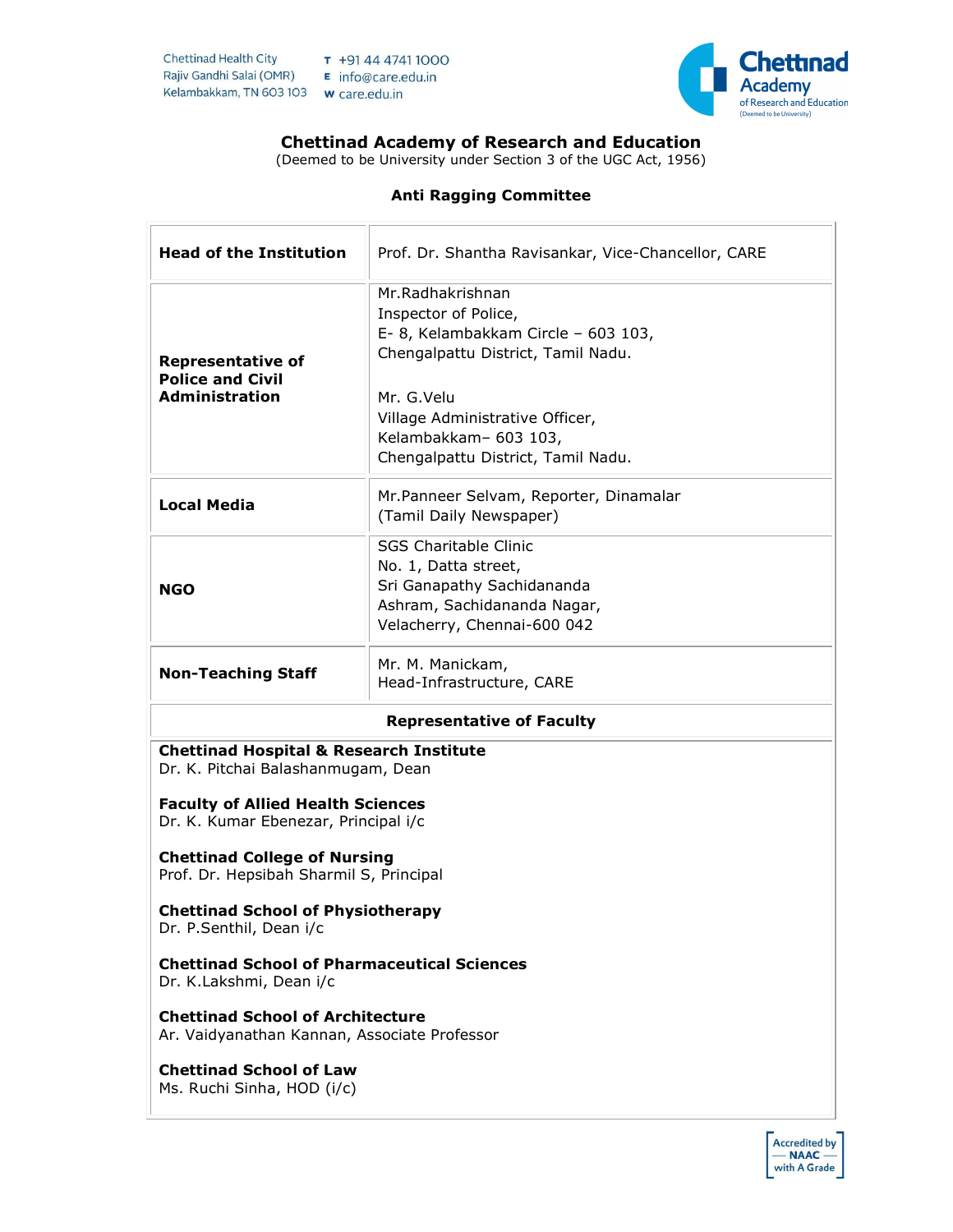**Chettinad Health City** Rajiv Gandhi Salai (OMR) E info@care.edu.in Kelambakkam, TN 603 103 w care.edu.in

 $T + 914447411000$ 



## Representative of Parents

## Chettinad Hospital & Research Institute

Dr. Rangarajan R, F/o. Mr. Amrut Srinivas R, MBBS, 2018-19 batch Mrs. Revathi R, M/o. Ms. Charu Samyuktha S, MBBS, 2020-21 batch

## Faculty of Allied Health Sciences

Mr. M.Ayyadurai, F/o. Pavithra A, III year B.Sc. Medical Genetics, 2019-20 batch Mrs. C.Uma, M/o. Prema C, II year M.Sc. Medical Biotechnology, 2020-21 batch

## Chettinad College of Nursing

Mr. Mohamad Raffee, F/o. Mohamad Ishaan M, I year B.Sc. Nursing, 2021-22 batch Mr. Robert .P, F/o. Rosina Mary R, I year B.Sc. Nursing, 2021-22 batch

## Chettinad School of Physiotherapy

Mr. P. Murugesan, F/o. Mr. Mehanath. M, I year B.P.T., 2021-22 batch Mr. S. Venkataraman, F/o. Ms. Meenakshi. V, I year B.P.T., 2021-22 batch

## Chettinad School of Pharmaceutical Sciences

Mrs. Uma, M/o. Abishek V, III year B.Pharm., 2019-20 batch Mr. Jayaraman, F/o. Prarthana J, II year B.Pharm., 2021-22 batch

## Chettinad School of Architecture

Mr. Mani, F/o. Harini M- III year B.Arch., 2019-20 batch Mrs. Jothipriya, M/o. Gokulesh P - II year B.Arch., 2020-21 batch

#### Chettinad School of Law

Mr. R. Ramesh, F/o. Shanmuga Sundaram R, III Year BA.LL.B. (Hons.), 2019-20 batch Mr. T.N.Prabhakaran Nair, F/o. Akshaya P Nair, II Year B.Com. LL.B.(Hons), 2019-20 batch

## Representative of Students (Seniors)

## Chettinad Hospital & Research Institute

Ms. Mrinalini, MBBS, 2017-18 batch Mr. Muthu Prabhakaran, MBBS, 2018-19 batch

#### Faculty of Allied Health Sciences

Mr. Adhi Shankar S- III year B.Sc. AHS, 2019-20 batch Ms. Nagatheepika K S -II year B.Sc. Medical Biotechnology, 2020-21 batch

## Chettinad College of Nursing

Mr. Nareandra Prasath S, IV year B.Sc. Nursing, 2018-19 batch Ms. Jothika K, IV year B.Sc. Nursing, 2018-19 batch

## Chettinad School of Physiotherapy

Mr. Saran K, III year B.P.T., 2019-20 batch Ms. Haripriya D, III year B.P.T., 2019-20 batch

#### Chettinad School of Pharmaceutical Sciences

Mr. Mohana Kannan N - III year B.Pharm., 2019-20 batch Ms. Neha S - II year B.Pharm., 2020-21 batch

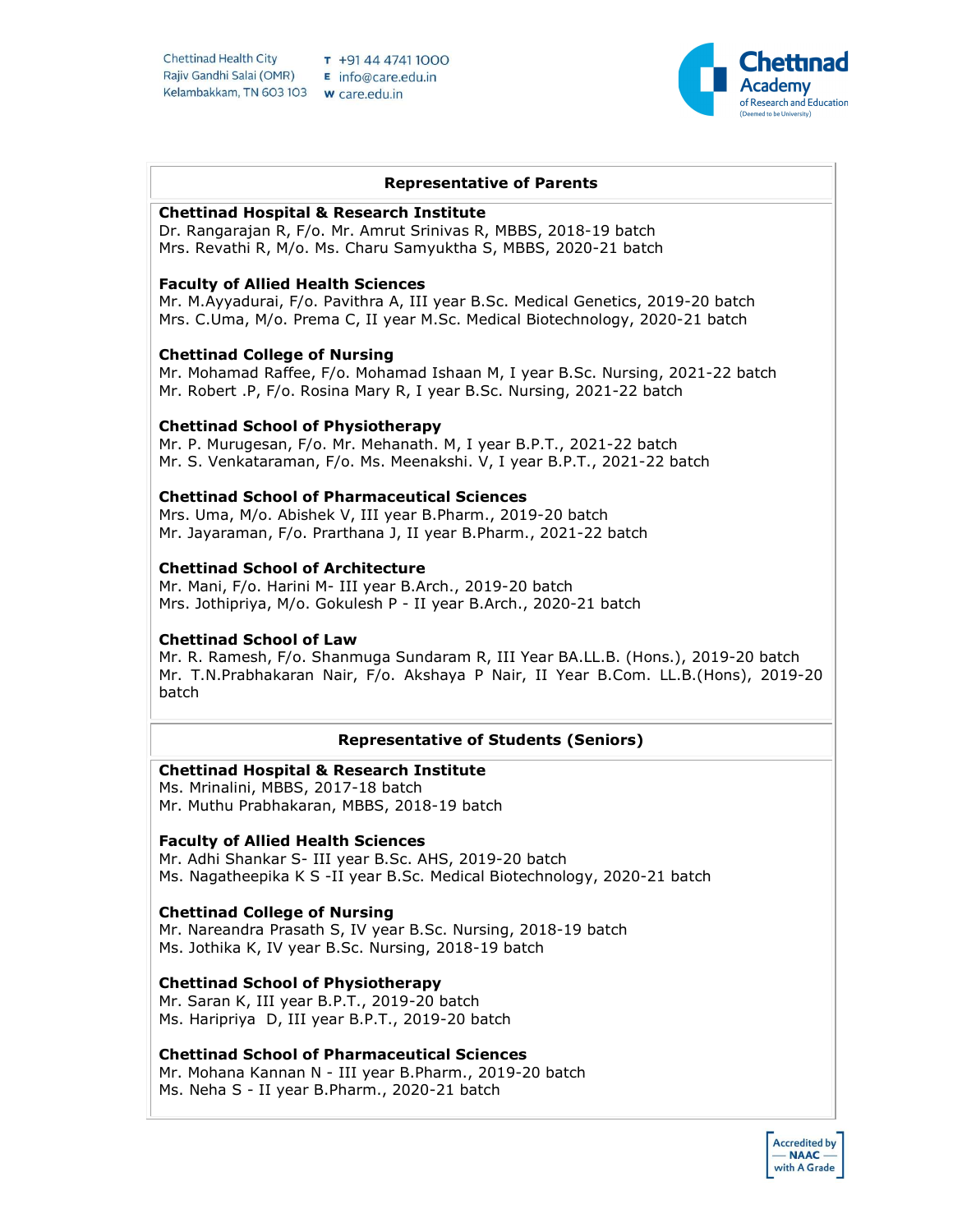**Chettinad Health City** Rajiv Gandhi Salai (OMR) E info@care.edu.in Kelambakkam, TN 603 103 w care.edu.in

 $T + 914447411000$ 



## Chettinad School of Architecture

Mr. Jashwanth Kumar NSK- III Year B.Arch., 2019-20 batch Ms. Maddena Samhitha - II Year B.Arch., 2020-21 batch

## Chettinad School of Law

Mr. Shanmuga Sundaram R – III Year BA.LL.B. (Hons.), 2019-20 batch Ms. Akshaya P Nair- II Year B.Com. LL.B.(Hons), 2019-20 batch

## Representative of Students (Fresher's)

## Chettinad Hospital & Research Institute

Ms. Newshi Jain M, I year MBBS, 2020-21 batch Mr. Dhilipan T I, I year MBBS, 2020-21 batch

## Faculty of Allied Health Sciences

Mr. Manoj Kumar G B - I year M.Sc. Integrated, 2021-22 batch Ms. Jency Roshni A, I year M.Sc. Medical Biotechnology, 2021-22 batch

## Chettinad College of Nursing

Mr. Abdur Rahaman. F, I year B.Sc. Nursing, 2021-22 batch Ms. Arunya Anto I, I year B.Sc. Nursing, 2021-22 batch

## Chettinad School of Physiotherapy

Mr. Mehanath. M, I year B.P.T., 2021-22 batch Ms. Meenakshi. V, I year B.P.T., 2021-22 batch

## Chettinad School of Pharmaceutical Sciences

Mr. Gokulavasan G - B.Pharm.-I Year, 2021-22 batch Ms. Somani A - B.Pharm.-I Year, 2021-22 batch

## Chettinad School of Architecture

Mr. Harihara Visakan D - I year B.Arch., 2021-22 batch Ms. Nanditha K - I year B.Arch., 2021-22 batch

## Chettinad School of Law

Mr. Sudharsan G, I year LL.B. (Hons.), 2021-22 batch Ms. Deepthi Raj S, I year B.A.(LL.B.) (Hons.), 2021-22 batch

Nodal Officer **Dr. R. Arun Kumar** Vice Principal, Chettinad Hospital and Research Institute

## UNIVERSITY MONITORING CELL ON RAGGING:

- 1. Prof. Dr. Shantha Ravisankar, Vice-Chancellor, CARE
- 2. Mrs. S. Jeyendrasaraswathi, Registrar, CARE
- 3. Dr. S. Nirupa, Controller of Examinations, CARE
- 4. Mr. R. Mohan, Finance Officer, CARE